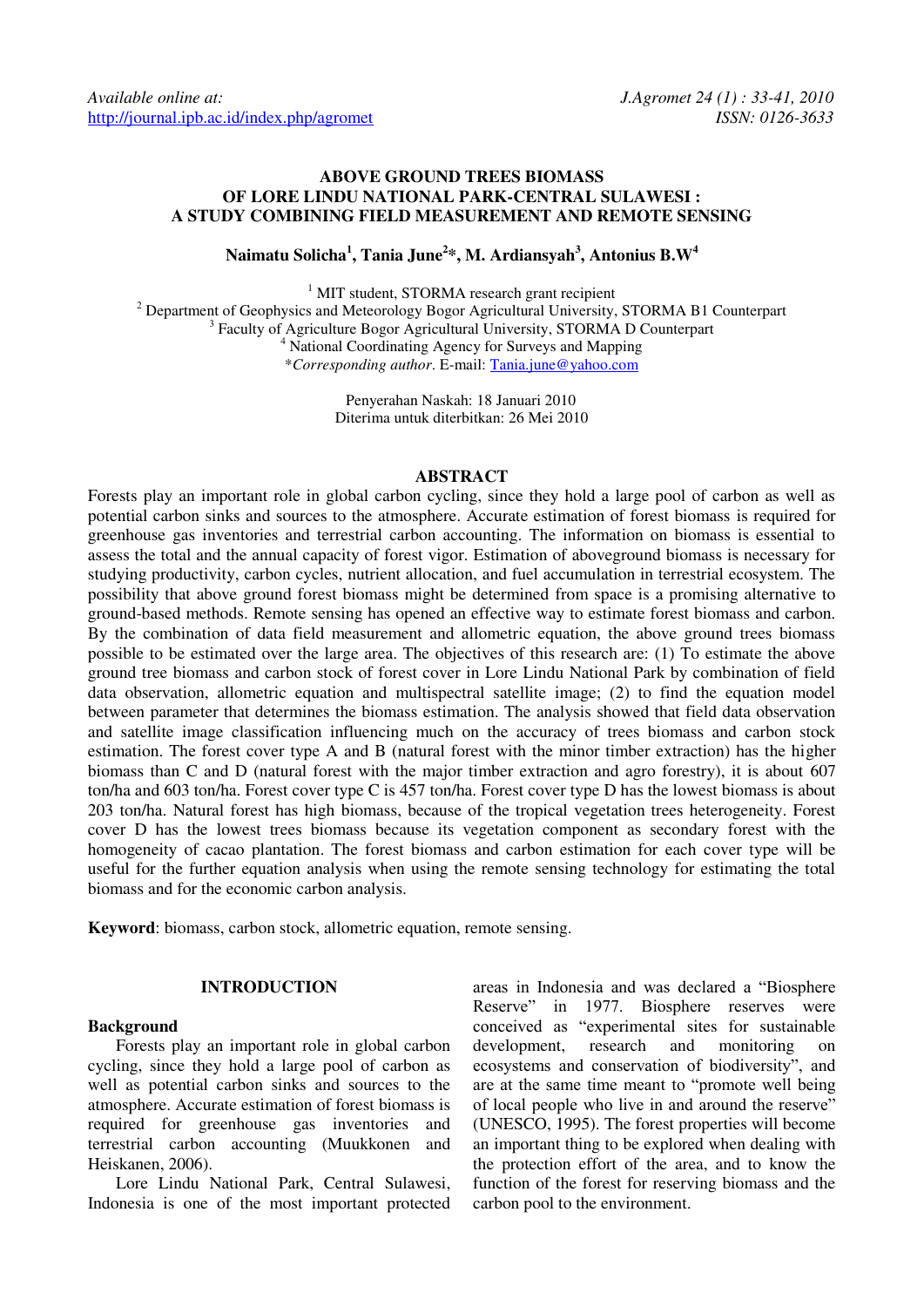Biomass was the name given to any recent organic matter that had been derived from plants as a result of the photosynthetic conversion process. The biomass of forest provides estimates of the carbon pools in forest vegetation because about 50% of it is carbon. The carbon stock indicates the contribution of forest to carbon cycles related to mitigation of climate change. Direct measurement of biomass on the ground is time consuming (expensive), and repeated measurements, if they occur at all, are generally limited to 10 year interval. Remote sensing has opened an effective way to estimate forest biomass and carbon absoption (Rosenqvist *et al.,* 2003; June *et al*. 2006). By combining remote sensing technology and empirical model of allometric equation biomass and carbon stock of forest cover area can be estimated with ease.

# **Objectives**

- 1. To estimate the above ground tree biomass and carbon stock of forest cover in Lore Lindu National Park by combination of field data observation, allometric equation and multispectral satellite image.
- 2. To find the equation model between parameter that determines the biomass estimation.

# **Output**

- 1. Correlation and Regression equation model of biomass and vegetation indexes, remote sensing biomass and field biomass.
- 2. Normalized Difference Vegetation Index (NDVI) value using QuickBird satellite image.
- 3. Per hectare trees biomass derived from different forest cover type and multispectral satellite

image classification as the reference to estimate the total biomass and carbon stock in sample plot and whole area.

4. Total trees biomass and carbon stock of whole study area.

# **METHODOLOGY**

# **Time and Location**

This research was conducted from February-August 2007. The study area is located Toro-Kulawi district of Lore Lindu, Central Sulawesi, Indonesia. Lore Lindu is one of the National Parks in Central Sulawesi, administratively it is belong to Donggala and Posos regency, Central Sulawesi. Geographically lays on 119°58"–120° 16"E and  $1°8'$ – $1°3'$  N.

This research was funded by BMZ and STORMA program. STORMA stand for Stability of Rainforest Margin in Indonesia, is an Indonesian-German collaborative Research Centre funded by the German Research Foundation (FDG).

# **Data Source**

There are two main kinds of data using in this research are remote sensing data and field measurement data. The multispectral satellite image data that will be used in this research is QuickBird satellite image with the acquisition date of April,  $15<sup>th</sup>$ 2004. The main measurement data derived from field are LAI (Leaf Area Index), plant height, diameter breast height, and plant density.



Figure 1 Study Area Location.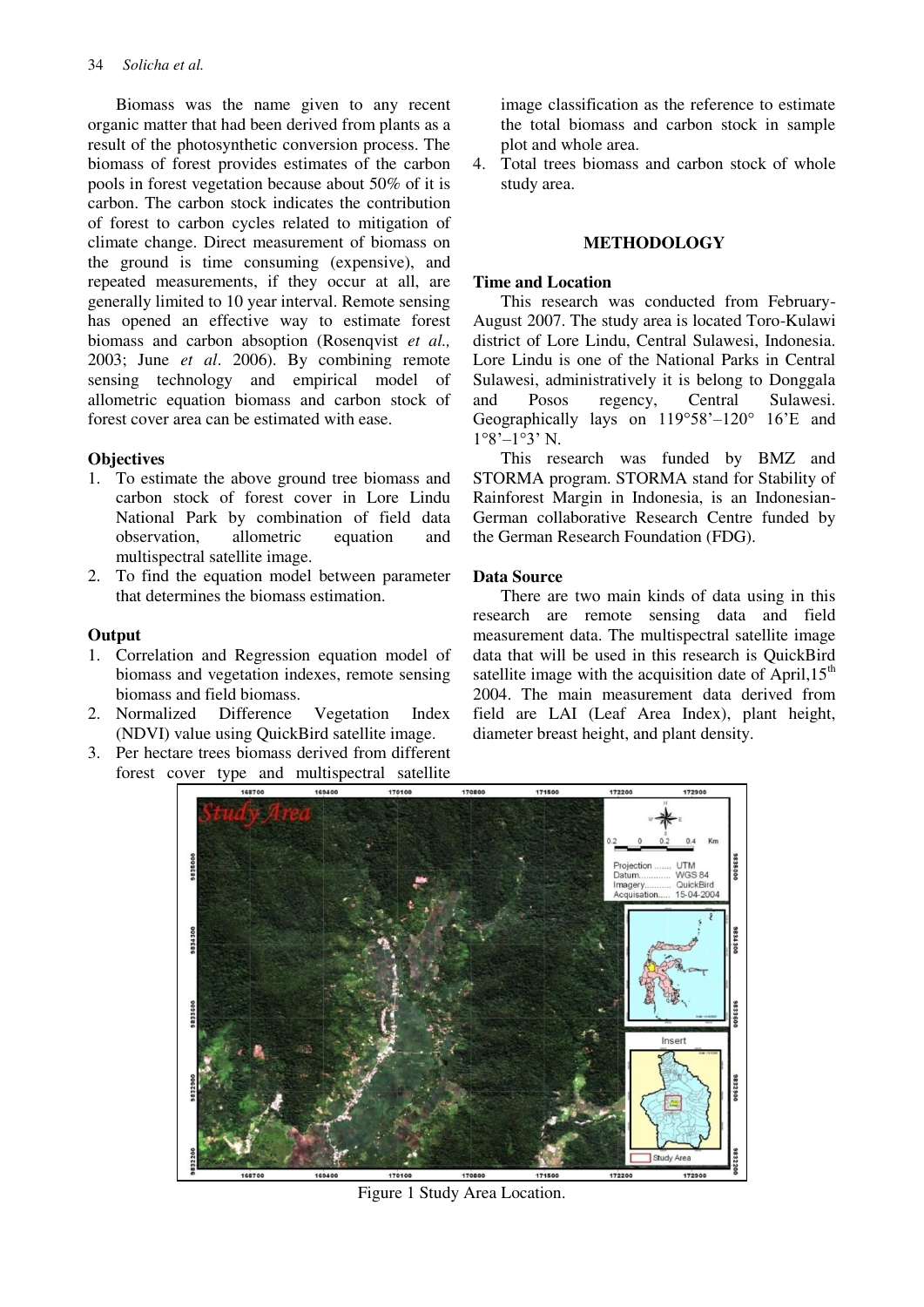#### **Method**

This research conducted by using the fourth approach as mentioned in literature of estimating the biomass that combines field studies (forest inventory data), analysis of multispectral satellite imagery, allometric equation and statistical analysis. The general procedure is described in Figure 3.

## **Field Data Measurement**

The selected trees must come from the population of interest, represent the major species in the forest and represent all size classes. The method of field sampling applied for collecting field data is quadrate sampling, with 30m x 30m plot size. The scheme for distributing sample over the area of interest, use stratified systematic random sampling. Stratification done for the forest cover becomes A, B, C, D type (D, E and F plot grouped into D). Systematic way was chosen to spread the plant in row evenly, and then the trees were measured for each row randomly.



Figure 2 The sampling scheme for field measurement data.

The diameter breast height was measured from the girth of the trees and converted to the trees diameter. Trees total height was measured by using vertex that has the function of measuring heights, distance, angle inclination and air temperature. The x and y trees canopy was also measured by using vertex.

Plots observation were based on the forest cover type as defined by STORMA in the second phase (by workshops of 1-9 September 2003) consist of 6 type, these are: Hebitat type  $A$ ,  $B$ ,  $C$ ,  $D$ , E and E.

|         |                           | type, these are: Habitat type $A$ , $D$ , $C$ , $D$ , $E$ and $\Gamma$ .  |
|---------|---------------------------|---------------------------------------------------------------------------|
| Habitat |                           | Natural forest with traditional use                                       |
| type A  |                           | (rattan extraction) but without                                           |
|         |                           | timber extraction; closed canopy.                                         |
| Habitat | $\mathbb{R}^{\mathbb{Z}}$ | Natural with minor extraction of                                          |
| type B  |                           | small trees (used to build small                                          |
|         |                           | <i>pondoks</i> ) not affecting the closure                                |
|         |                           | of the upper canopy layer.                                                |
| Habitat | $\mathbf{L}$              | Natural forest with major timber                                          |
| type C  |                           | extraction indicated by large,                                            |
|         |                           | artificial gaps in and pronounced                                         |
|         |                           | decrease of the canopy cover to                                           |
|         |                           | only 40-60%.                                                              |
| Habitat | $\mathbf{L}$              | Agro-forestry system (dominated                                           |
| type D  |                           | by cacao) with remaining natural                                          |
|         |                           | forest trees as shade trees. Canopy                                       |
|         |                           | closure: 20-50%. Low intensity                                            |
|         |                           | management.                                                               |
| Habitat | $\vdots$                  | Agro-forestry system (dominated                                           |
| type E  |                           | by cacao) shaded by diverse                                               |
|         |                           | spectrum of planted trees and trees                                       |
| Habitat |                           | naturally grown after clear cutting.<br>Agro-forestry system with a shade |
|         | $\ddot{\phantom{a}}$      |                                                                           |
| type F  |                           | tree layer dominated by one tree<br>species (Erythrina)>90% of all        |
|         |                           | shade trees belong to one tree                                            |
|         |                           |                                                                           |

species. Canopy closure: 20-50% [Note: the intensity of the agro forestry management not really differs between habitat types D, E and F in all types crops are more or less planted in rows, so that D, E, and F grouped into D type]



Figure 3 General procedure of biomass and carbon stock estimation.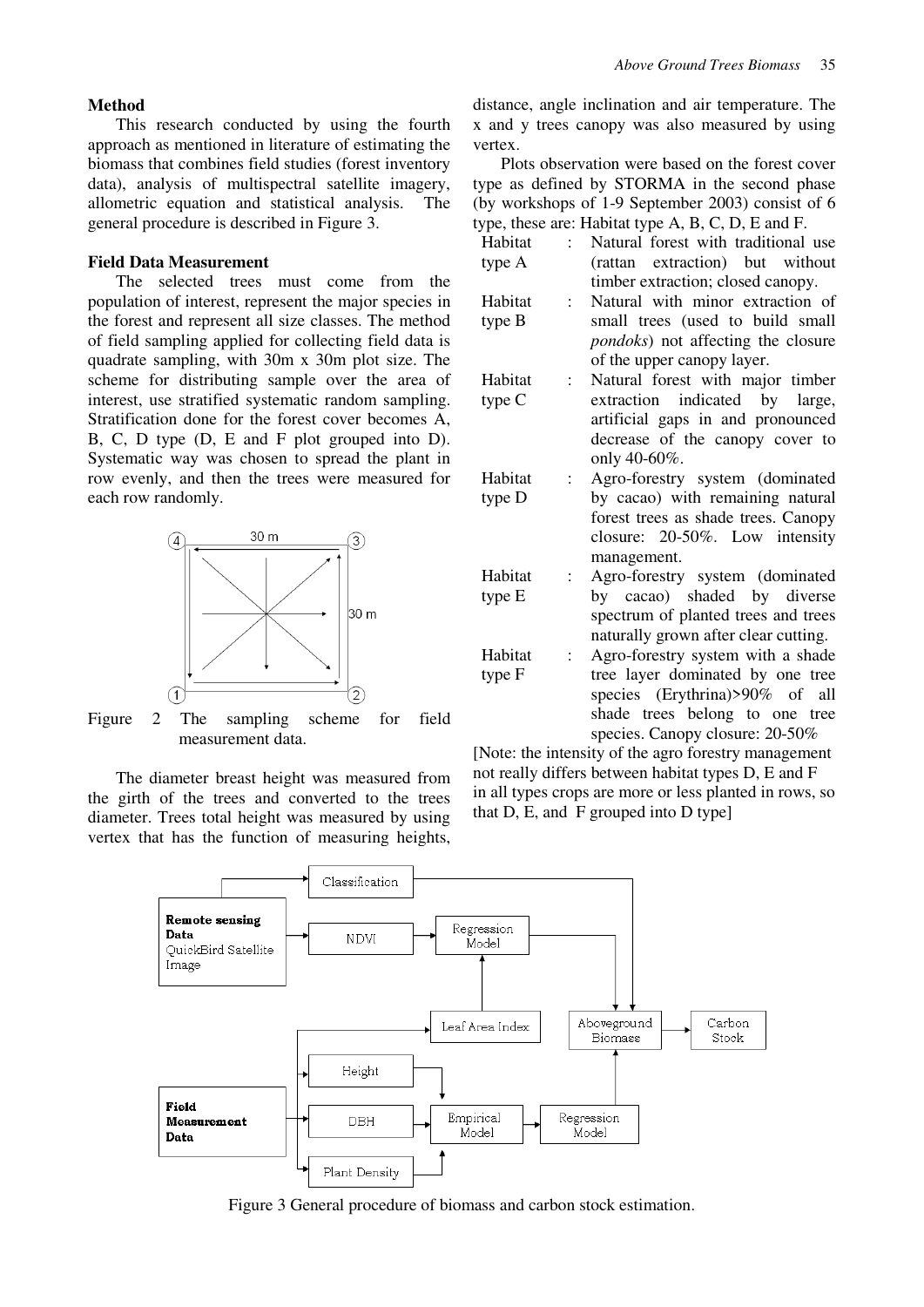## **Forest covers type classification of QuickBird satellite image**

The classifications for each cover type by using region (training sample set of plot observation) based the different spectral value in each observation plot refer to QuickBird Image.



Figure 4 Forest covers type classification procedure.

## **Calculating Biomass using Allometric Equation (ton/ha)**

The empirical model was chosen to estimate biomass and carbon content by using field data. Empirical model were based on statistical analysis of observed data, and these were usually applicable (derived from previous research).Therefore, the biomass of the tree is estimated with allometric relationship of total height and DBH. Allometric relationship of total height and DBH will be used to measure quantity of biomass (FAO 1997). To calculate biomass ton per hectare the following allometric equation use Brown, 1997):

$$
W_{\text{dry}} = \exp \left[ -3.1141 + 0.9719 \ln(D^2 H) \right] * P / 1000
$$

| Where: | $W_{\text{dry}}$ |     | $=$ Total biomass (ton/ha)  |
|--------|------------------|-----|-----------------------------|
|        | D                | $=$ | Diameter Breast height      |
|        |                  |     | (cm)                        |
|        | н                | $=$ | height of plant between     |
|        |                  |     | blocks (m)                  |
|        | P                | $=$ | planting density within the |

blocks

### **Calculating Carbon-Stock (ton/ha)**

An estimate of carbon stock in plantation is generally based on allometric equations relating as carbon or biomass to plant height. Equation to calculate carbon stock (Winrock 1997):

 $C - Stock = 0.55 * *Biomass*(*total*)$ 

### **RESULT AND DISCUSSION**

#### **Field Data Measurement**

The observation sites of each forest cover type is shown in Figure 5. Forest covers A, B, C is natural or primary forest, and forest cover type D, E and F are agro forestry system. Forest cover A has more closed canopy than the other, because there is no timber extraction. Forest cover B still has closed canopy, even with minor extraction of small tress (diameter  $\leq 5$  cm) it has no significant influences on canopy layer. Forest cover C has less trees and canopy layer than A and B due to the timber extraction that reduce trees density inside the plot observation. Forest cover D, E and F are agroforestry system that dominated with cacao, because most of the plot observation is cacao plantation that combined with shaded trees.

#### **Forest Cover Type Classification**

The study area of Toro-Kulawi District was chosen for the biomass analysis, because of the consideration about the image data availability that covered this area (Figure 6). Forest cover type classification was conducted by using Supervised Classification of QuickBird satellite image based on region training that utilizes the spectral value of field plot observation. The image was classified into forest and non-forest area. Forest cover type was classified into A, B, C, D and non-forest area (Bare land, shrubs, cloud and paddy field) as depicted in Figure 7.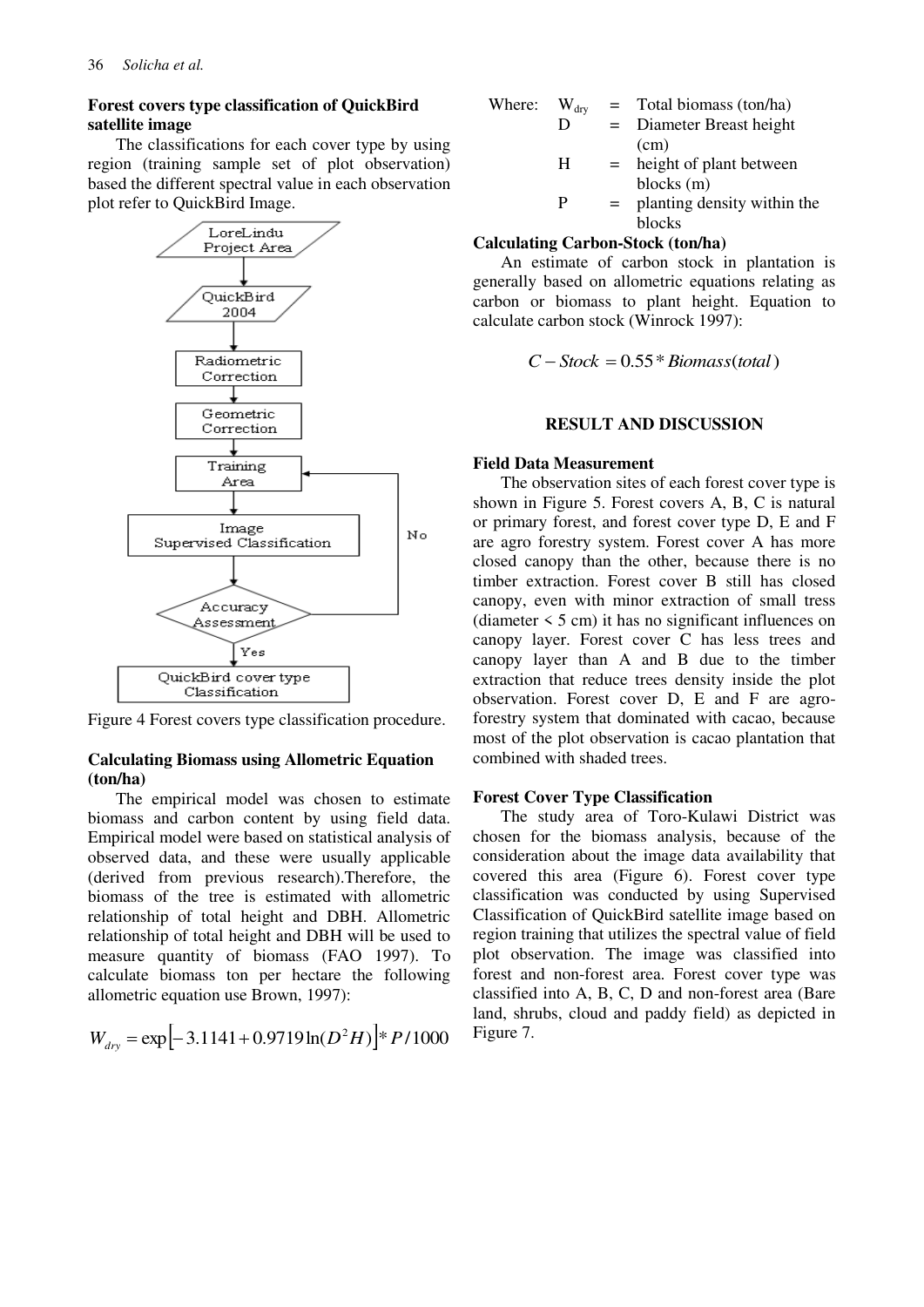| Plot No.       | <b>Cover Type</b> | <b>Plot Name</b> | <b>NDVI Value</b> | <b>NDVI Rate</b> |
|----------------|-------------------|------------------|-------------------|------------------|
| $\mathbf{1}$   | A                 | South Kalabui    | 0.812             | 0.81             |
| $\overline{2}$ | A                 | North Kalabui    | 0.821             |                  |
| 3              | A                 | Lonca            | 0.829             |                  |
| $\overline{4}$ | A                 | Kolewuri         | 0.782             |                  |
| 5              | B                 | Lonca            | 0.836             | 0.81             |
| 6              | B                 | Kalabui          | 0.827             |                  |
| 7              | B                 | Kolewuri         | 0.779             |                  |
| 8              | $\mathsf{C}$      | Komanua          | 0.812             | 0.79             |
| 9              | $\mathsf{C}$      | Kuku             | 0.780             |                  |
| 10             | $\mathsf{C}$      | Lonca            | 0.819             |                  |
| 11             | D                 | Penga            | 0.768             | 0.76             |
| 12             | D                 | Ambi             | 0.766             |                  |
| 13             | D                 | Abia             | 0.772             |                  |
| 14             | E                 | <b>Iskandar</b>  | 0.769             | 0.74             |
| 15             | E                 | Ace              | 0.685             |                  |
| 16             | E                 | Abdullah         | 0.731             |                  |
| 17             | F                 | Dada             | 0.762             | 0.73             |
| 18             | F                 | Theodoris        | 0.770             |                  |
| 19             | F                 | Andreas          | 0.646             |                  |

Table 1. Plot distribution of field data observation covering NDVI value



<sup>0000</sup> 109500 170000 170000 171000 171000 1771600 172800 172800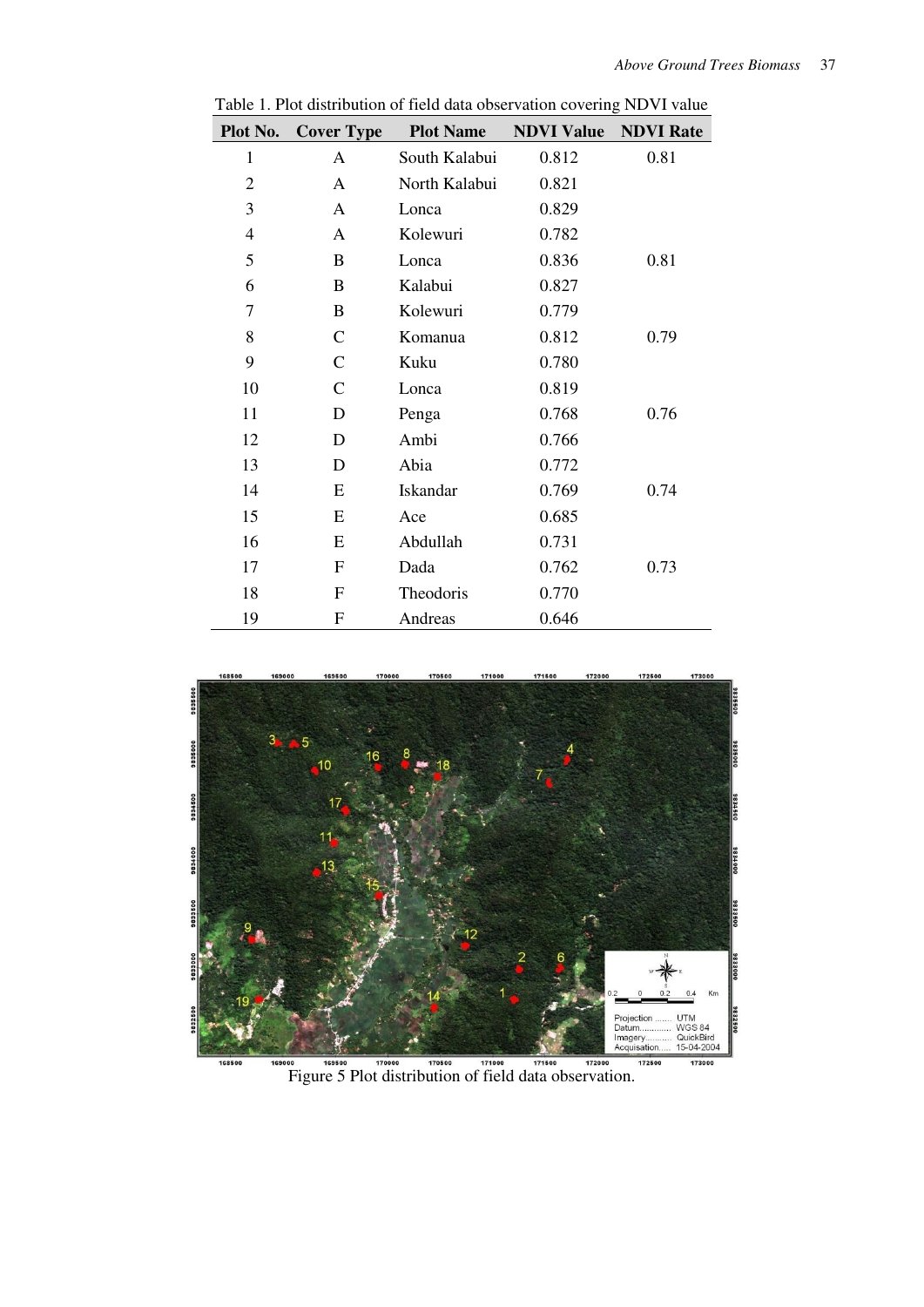| Area         | Type            | Total Area (ha) | $\%$           |
|--------------|-----------------|-----------------|----------------|
|              | А               | 699.04          | 40             |
|              | B               | 525.02          | 30             |
| Forested     | C               | 94.53           | 5              |
|              | D               | 119.54          |                |
| Non-forested | <b>Bareland</b> | 28.26           | $\overline{2}$ |
|              | <b>Shrubs</b>   | 94.41           | 5              |
|              | Paddy field     | 193.23          | 11             |
|              | Total           | 1754.03         | 100            |

Table 2. Percentage of forest and non-forest area in the study site



Figure 6 Image of STORMA project area and study area of Toro-Kulawi District.



Figure 7 Forest cover classification derived from Quick Bird image.

### **Regression Model of Forest Cover Type**

The equation models of trees biomass, DBH and height derived from each cover type are summarized in the Table 3. The A, B, C and D forest cover type have different model to estimate the trees biomass. It based on the specific condition of each cover type. The statistical analysis was done by using many sample data (50-70 trees for each cover type) within field plot observation. Each model has different regression coefficient that shows the correlation strength of parameters in the model. The highest regression coefficient has the highest correlation; it means that the model is highly recommended. These models can be applied for estimating biomass in the tropical rain forest with the same condition as mentioned in Table 4.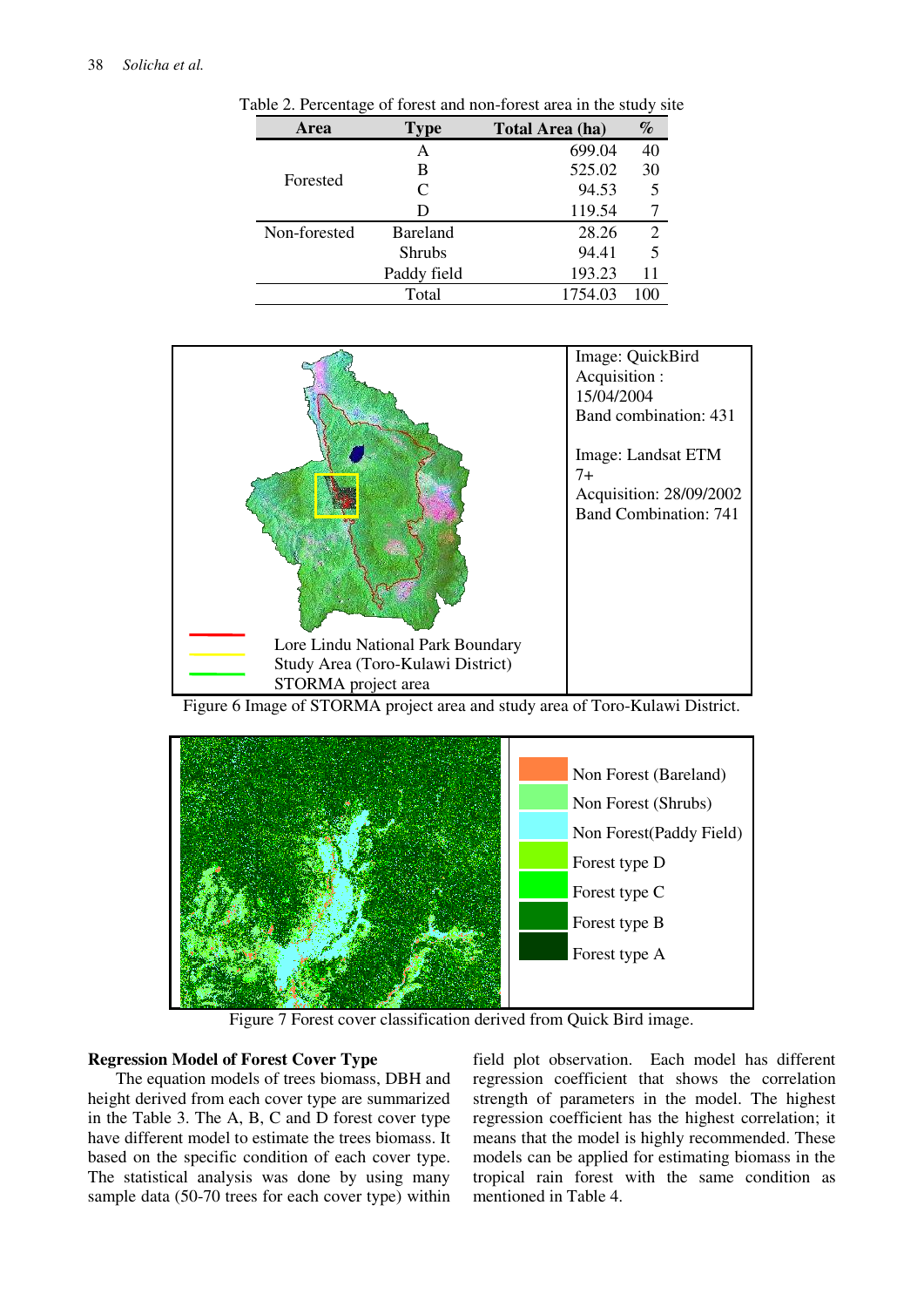#### **Biomass and Carbon Stock Estimation**

Table 3 shows that the trees biomass of each forest cover type is different. The forest cover type A and B has the higher biomass than C and D, it is about 607 ton/ha and 603 ton/ha. Forest cover type C has 457 ton/ha trees biomass. Forest cover type D has the lowest biomass is about 203 ton/ha. The three high biomass per hectare is belongs to natural forest A, B and C cover type. Natural forest has heterogeneity of tropical vegetation trees that lead to the high biomass. Forest cover D has the lowest biomass because its vegetation component as secondary forest with the homogeneity of cacao plantation.

The total biomass of study area was calculated by multiplying the area in hectare

Table 4. Equation model between the parameters

resulted from Quick Bird image classification with biomass per hectare of each forest cover type. The total trees biomass estimation in the study area is 808932 ton, and carbon stock 444912 ton (Table 5).

| Table 3. Field trees biomass and C-stock estimation |
|-----------------------------------------------------|
| of every plot in each cover type                    |

| <b>Forest Cover</b><br><b>Type</b> | <b>Biomass</b><br>(ton/ha) | <b>C-Stock</b><br>(ton/ha) |
|------------------------------------|----------------------------|----------------------------|
|                                    | 607                        | 334                        |
| в                                  | 603                        | 331                        |
| C                                  | 457                        | 251                        |
|                                    | 203                        | 112                        |

| <b>Type</b>   | <b>Vegetation Type Description</b>                                                                 | <b>Model</b>                                       | $\mathbf{R}^2$ |
|---------------|----------------------------------------------------------------------------------------------------|----------------------------------------------------|----------------|
|               |                                                                                                    | $Y = log DBH-1597$                                 | 0.83           |
|               |                                                                                                    | $Y = 1.2888DBH^2 - 16.508DBH + 60.506$             | 0.96           |
| $\mathsf{A}$  | Natural forest with traditional use (rattan extraction) but                                        | $Y = 0.0829$ DBH <sup>2.629</sup>                  | 0.98           |
|               | without timber extraction; closed canopy                                                           | $Y = 0.0354 \text{ TH}^{3.151}$                    | 0.88           |
|               |                                                                                                    | $Y = -1192 + 125$ DBH - 46.4 TH                    | 0.84           |
|               |                                                                                                    | $Y = 117.37DBH - 1857.1$                           | 0.79           |
|               |                                                                                                    | $Y = 1.194DBH2 - 11.926DBH + 9.4608$               | 0.99           |
| B             | Natural with minor extraction of small trees not affecting                                         | $Y = 0.0886DBH^{2.5909}$                           | 0.97           |
|               | the closure of the upper canopy layer.                                                             | $Y = 0.0401TH^{3.1412}$                            | 0.85           |
|               |                                                                                                    | $Y = 5.1393e^{0.2038TH}$                           | 0.81           |
|               |                                                                                                    | $Y = -863 + 158$ DBH - 120 TH                      | 0.85           |
|               |                                                                                                    | $Y = 0.1021DBH^{2.5478}$                           | 0.96           |
|               | Natural forest with major timber extraction indicated by                                           | $Y = 104.26TH - 1048.4$                            | 0.86           |
| $\mathcal{C}$ | large, artificial gaps in and pronounced decrease of the<br>canopy cover to only 40-60%.           | $Y = 0.3184TH^2 + 53.034TH - 393.45$               | 0.90           |
|               |                                                                                                    | $Y = -1223 + 13.4$ DBH + 97.9 TH                   | 0.86           |
|               |                                                                                                    | $Y = 104.26DBH - 1048.4$                           | 0.86           |
|               |                                                                                                    | $Y = 0.3184DBH^2 + 53.034DBH - 393.45$             | 0.90           |
| D             | Agroforestry system (dominated by cacao)<br>with<br>remaining natural forest trees as shade trees. | $Y = 0.9688TH^2 + 46.49TH - 222.83$                | 0.70           |
|               |                                                                                                    | $Y = -416 + 24.7$ DBH + 40.0 TH                    | 0.76           |
|               |                                                                                                    | $Y = 0.1475TH^{2.8426}$                            | 0.75           |
|               |                                                                                                    | $Y = 6E - 05DBH^{2.6705}$                          | 0.96           |
|               |                                                                                                    | $Y = 0.001 \overline{3DBH^2 - 0.0159DBH + 0.0347}$ | 0.86           |
|               | <b>Tropical Forest</b>                                                                             | $Y = 0.0002TH^{2.6783}$                            | 0.82           |
|               | containing ABCD cover type                                                                         | $Y = -1.13 + 0.0701$ DBH + 0.0364 TH               | 0.67           |
|               |                                                                                                    | $Y = 33.584$ e $^{0.4073}$ LAI                     | 0.59           |
|               |                                                                                                    | $Y = 0.0065$ e <sup>13.615</sup> NDVI              | 0.54           |
|               |                                                                                                    | LAI = $17.\overline{955}$ NDVI $5.3265$            | 0.67           |

Note:

Prerequirement model under moist climate (1500 <a>strainfall<a>(<a>4000mm/year) and DBH>5 cm

 $Y = \text{Biomass (kg/plant)}$ 

- DBH = Diameter Breast Height (cm)
- $TH = Total height$  (m)
- $LAI =$  Leaf Area Index

NDVI = Normalized Difference Vegetation Index

To derive biomass in ton/ha= by multiplying biomass with Population in Ha/1000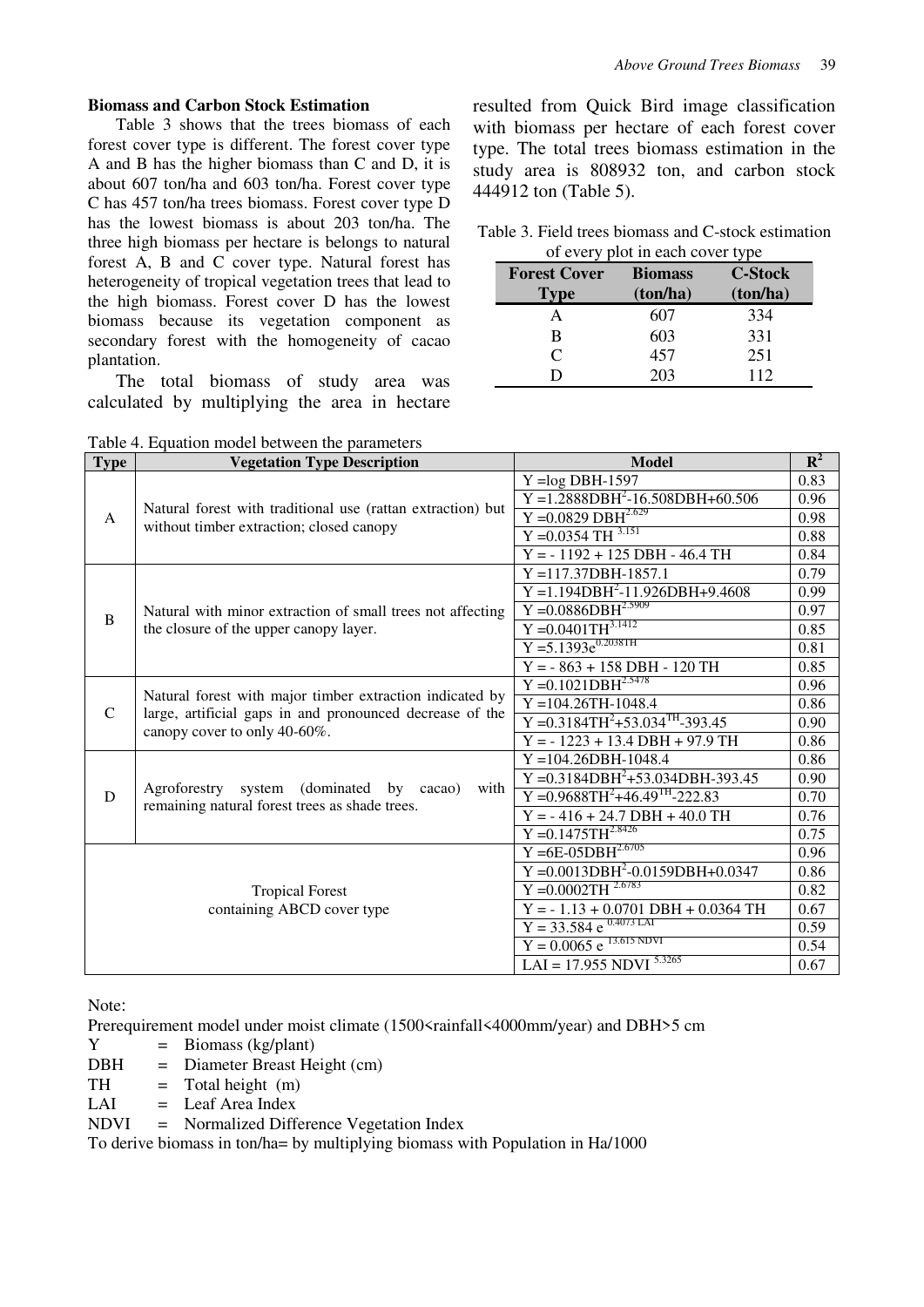| <b>Type</b> | <b>Total Area</b> | <b>Biomass/ha</b> | <b>Total Biomass</b> | <b>C-Stock</b> |
|-------------|-------------------|-------------------|----------------------|----------------|
|             | Ha)               | (ton)             | (ton)                | (ton)          |
| A           | 699.035           | 607               | 424690               | 233579         |
| B           | 525.021           | 603               | 316620               | 174141         |
| C           | 94.533            | 457               | 43255                | 23790          |
|             | 119.541           | 203               | 24365                | 13401          |
| Total       |                   |                   | 808932               | 444912         |

Table 5. Total trees biomass estimation of study area

### **Comparison between research result with other published data**

The estimated above ground trees biomass resulted from the research, especially from cover type A and B is comparable with reported biomass for tropical forest cover before human incursion and with the condition of evergreen high yield in another tropical Asian countries. The above ground trees biomass of forest cover type C 457 ton/ha trees biomass. This estimation biomass value is relatively high if compared with forest cover type C condition (major timber extraction). This condition equal with the disturbed close, logged hill and evergreen logged forest of another tropical Asian countries that range about 180-255 ton/ha. Forest cover type D has the lowest biomass range about 193 – 214 ton/ha.

#### **CONCLUSION**

This research has analyzed the combination of the field data observation, allometric equation, multispectral satellite images classification in estimating the total biomass and carbon stock of the study area. The field data observation influencing much on the accuracy of trees biomass and carbon stock estimation.

The result of the estimation of biomass and carbon from different cover type in Lore Lindu National Park, provide the basic data and information of the losing carbon (carbon stock reduction) as the result of forest cover change into different forest cover type, summarized in this following table.

| <b>Forest Cover</b><br><b>Type</b> | <b>Biomass</b><br>(ton/ha) | <b>C-Stock</b><br>(ton/ha) |
|------------------------------------|----------------------------|----------------------------|
| A                                  | 607                        | 334                        |
| R                                  | 603                        | 331                        |
| $\mathsf{C}$                       | 457                        | 251                        |
| D                                  | 203                        | 112                        |

| Landcover       | <b>C-Stock Reduction</b>    |
|-----------------|-----------------------------|
| <b>Changing</b> | (ton/ha)                    |
| $A-B$           | $\mathcal{D}_{\mathcal{A}}$ |
| $A-C$           | 82                          |
| A-D             | 222                         |
| $B-C$           | 80                          |
| B-D             | 219                         |
| C-D             | 139                         |

Land cover change could give a significant reduction of terrestrial C-Stock. These significant C-Stock loss occurred in land cover change from A type become D type (natural forest become cacao plantation) and land cover changing form B type become D type (natural forest with minor extraction become cacao plantation). Furthermore, this estimation could be worthy information to be brought to the economical and environmental analysis, especially for carbon trading and green house gas inventories due to the recent global warming phenomenon.

#### **REFERENCES**

- Adinugroho, W.C. 2002. Model penaksiran biomasa pohon Mahoni (*Swietenia macrophylla*) di Kesatuan Pemangkuan Hutan Cianjur PT. Perhutani unit III Jawa Barat. Skripsi sarjana Fakultas Kehutanan IPB.
- Aldred, A. H. and I. S. Alemdag. 1988. Guidelines for Forest Biomass Inventory. Petawawa National Forestry Inst. Rep. PI-X-77. Canadian Forest Service, Natural Resources Canada, Ottawa.
- Asia Pacific Network for Global Change Research. 2000. *Land-use Change and Terrestrial Carbon Stocks: Capacity Building, Impacts Assessment and Policy Support in South and Southeast Asia*
- Brown, S. 1997. Estimating biomass and biomass change of tropical forests. A primer. A forest resources assessment publication. *FAO Forestry Paper*, 134:1-36
- Brown, S. L.P. Schroeder, and J. S. Kern.1999. Spatial distribution of biomass in forests of the eastern USA. *For. Ecol. Manage*., 123-81-90. Available: http://www.sciencedirect.com/science